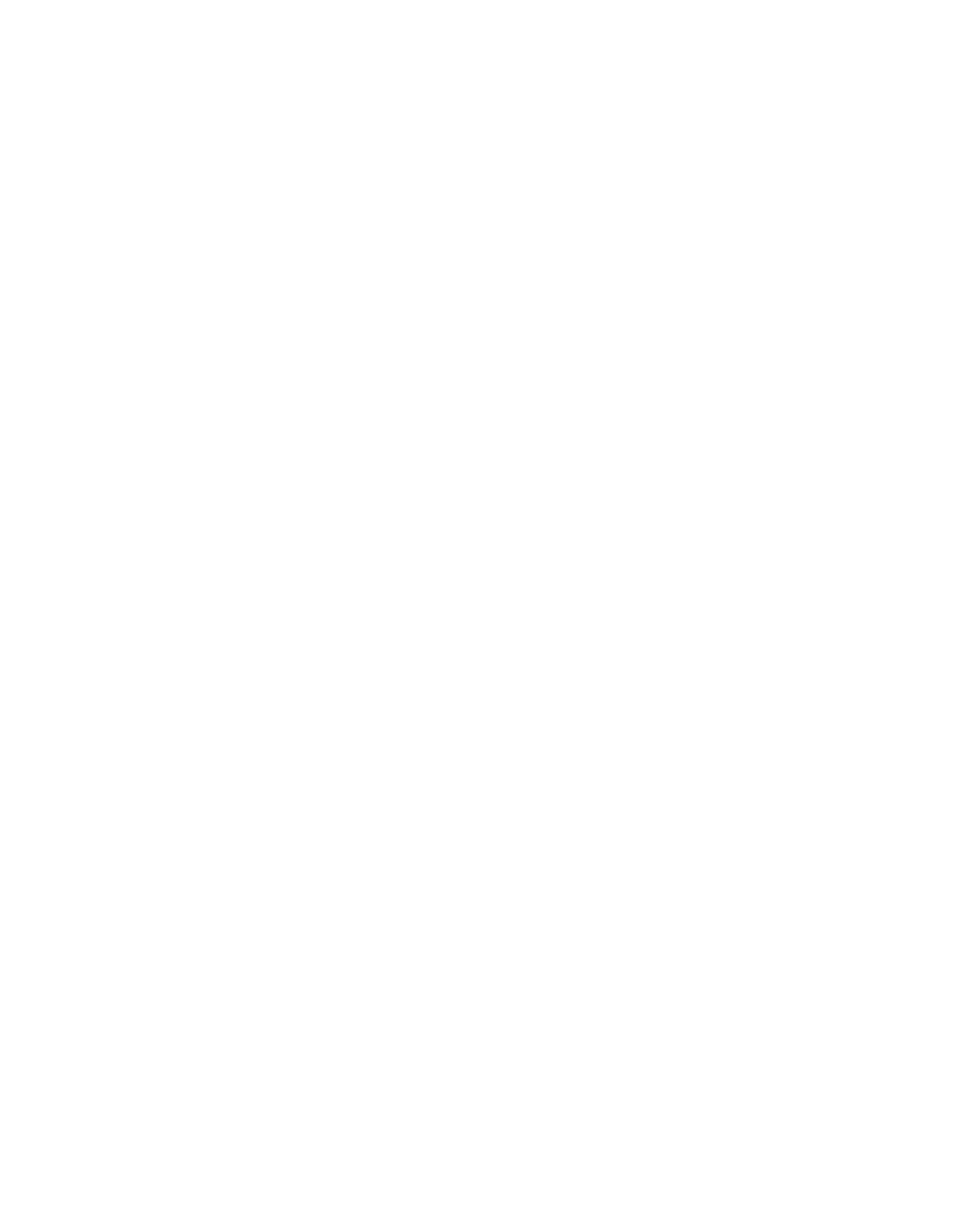# **THE ANNUAL BUDGET DOCUMENT**

The budget document provides comprehensive budgetary information on the City. Copies of the budget document may be viewed and printed from the City's website. Copies are also available in the Office of the City Clerk, and at the Central Library and some branch libraries. Hard copies may be purchased from the Finance Department. The budget document is divided into several sections including:

**City Manager's Transmittal Letter** - Formally presents the City's annual adopted budget and summarizes total budgeted appropriations, revenues and number of full-time equivalents (a surrogate measure of authorized staff positions). The Transmittal Letter describes the guiding principles that were used to determine budget priorities, with special attention given to the City Council's goals. The Transmittal Letter discusses the general economic outlook and provides context for the annual budget. The Transmittal Letter highlights the critical issues and challenges facing the City as well as any significant year-over-year changes made to financial policies, organizational structure, program delivery and/or operations.

**Operating Budget Summaries** - Provides a variety of schedules and reports which fully disclose the financial plan and staffing details authorized in the fiscal year budget as adopted by the City Council.

**Capital Improvement Program (CIP) Budge**t - Summarizes annual capital appropriations by department and project category. The CIP Budget is submitted to the City Council as a separate budget document in order to provide more detailed descriptions of City Capital Improvement Projects scheduled to take place in the next five years. The 5-year CIP budget consists of projects aimed at improving the City's public infrastructure such as streets, transportation issues, street lights, traffic signals, parks, public buildings, sewer and storm drains, the Rose Bowl, the Pasadena Convention Center, technology, and water and power projects. The CIP may be viewed on the web at: [http://ww5.](http://ww5.cityofpasadena.net/public-works/engineering-and-construction/capital-improvement-program/) [cityofpasadena.net/public-works/engineering-and-](http://ww5.cityofpasadena.net/public-works/engineering-and-construction/capital-improvement-program/) [construction/capital-improvement-program/](http://ww5.cityofpasadena.net/public-works/engineering-and-construction/capital-improvement-program/)

**Department Budget Sections** - Provide information about each City department and highlights how the department, through various programs and activities, promotes City Council's goals. In addition to providing summaries of the department's authorized appropriations and staffing, the individual department sections include a discussion of the department's mission, detail on departmental programs and activities, outlines of major departmental accomplishments achieved in the prior fiscal year, and includes a future outlook of department's significant issues and challenges.

**Affiliated Agencies Section** - Provides information on the Pasadena Center Operating Company (PCOC), Pasadena Community Access Corporation (PCAC), and the Rose Bowl Operating Company (RBOC) in a manner similar to that of the Department Budget Section discussed above.

**Key Performance Indicators (KPI's)** – formerly called Performance Measures, KPI's provide data on how each department has performed during the year.

#### **Budget-in-Brief**

In addition to this budget document, the City also prepares a Budget-in-Brief. The Budget-in-Brief is a simple, easy to read summary of the fiscal year budget that combines elements of the Budget Guide and Overview and the City Manager's Transmittal Letter. The Budget-in-Brief is available for free from the Finance Department and may also be viewed on the web at: <https://www.cityofpasadena.net/finance/operating-budgets/>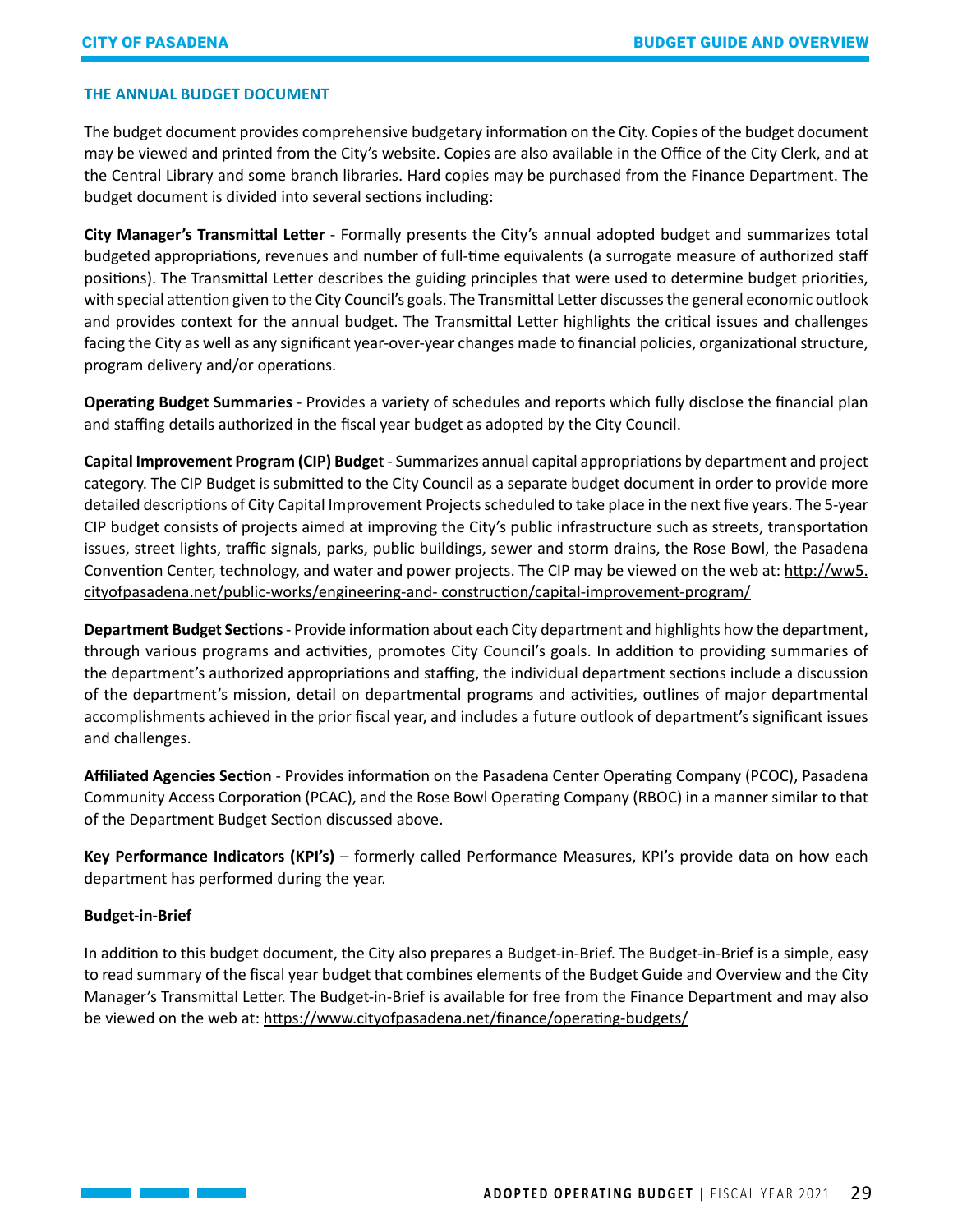# **THE BUDGET PROCESS**

The budget is a product of many Pasadenans coming together - citizens, public officials, non-profit and governmental entities, neighborhood associations, business and City staff - to plan for Pasadena's future. The process is designed to provide many occasions for the public to gain information and understanding about the City's budget and operations, and to provide input towards directing how the City should focus its resources.

Beginning in late fall, City departments analyze their expenditures, revenue collection, and performance results to determine the budgetary needs to meet community demands. Departments also consider relevant commission annual reports submitted in October, to assess how departmental work plans will support those of the commissions.

Also in late fall, the Budget Office reviews and analyzes historic performance, current year budget-to-actual expenditures and various policy decisions to develop a 5-year forecast of the City's financial picture. After discussing this forecast with the City Manager, a set of budget instructions is distributed by the Budget Office to departments and affiliated agencies.

The budget instructions include the 5-year forecast and provide information regarding inflation, local economic conditions, and revenue assumptions. The budget instructions also provide guidelines to ensure the budgetary recommendations developed by departments incorporate Pasadena's sound financial practices and strategies.

In late winter, departments and affiliated agencies submit their budget requests to the Budget Office for review and analysis. In early spring, key staff from each City department meets with the City Manager to review the requests, taking into account community input and City Council direction. After a series of rigorous discussions, budget proposals are prioritized, refined, compiled and integrated into the Recommended Operating Budget that is presented to the City Council. In accordance with Article IX, Section 902 of the City Charter, the Recommended Operating Budget is presented to City Council no later than the third Monday in May. Copies of the Recommended Budget are made available on the City's website, in the Office of the City Clerk, and at the Central Library.

Subsequent to the submission of the City Manager's Recommended Operating Budget, a series of public meetings are held at which the City Council reviews the recommended budget for each City department and affiliated agency and to allow for public input. The City Council may revise the City Manager's Recommended Budget as it sees fit. Pursuant to Section 904 of the City Charter, the City Council is required to adopt the annual fiscal year budget no later than the 30th of June.

# **MEASUREMENT FOCUS AND BASIS OF BUDGETING AND ACCOUNTING**

The City of Pasadena's accounting records are maintained in full accordance with Generally Accepted Accounting Principles (GAAP), as established by the Government Accounting Standards Board (GASB). Governmental (General, Special Revenue, Debt Service and Capital Projects) funds and Permanent Trust funds are accounted for on a "current financial resources" measurement focus. Accordingly, only current assets and current liabilities are included on their balance sheets. The reported fund balance provides an indication of available, spendable resources. Operating statements for Governmental fund and Expendable Trust funds report increases (revenues) and decreases (expenditures) in available spendable resources.

The modified accrual basis of accounting is followed by the Governmental and Expendable Trust funds. Under the modified accrual basis of accounting, revenues are susceptible to accrual when they become both measurable and available. Available means collectible within the current period or soon enough thereafter to be used to pay liabilities of the current period. Expenditures, other than interest on long-term debt, are recorded when a current liability is incurred. Liabilities are considered current when they are normally expected to be liquidated with expendable available financial resources.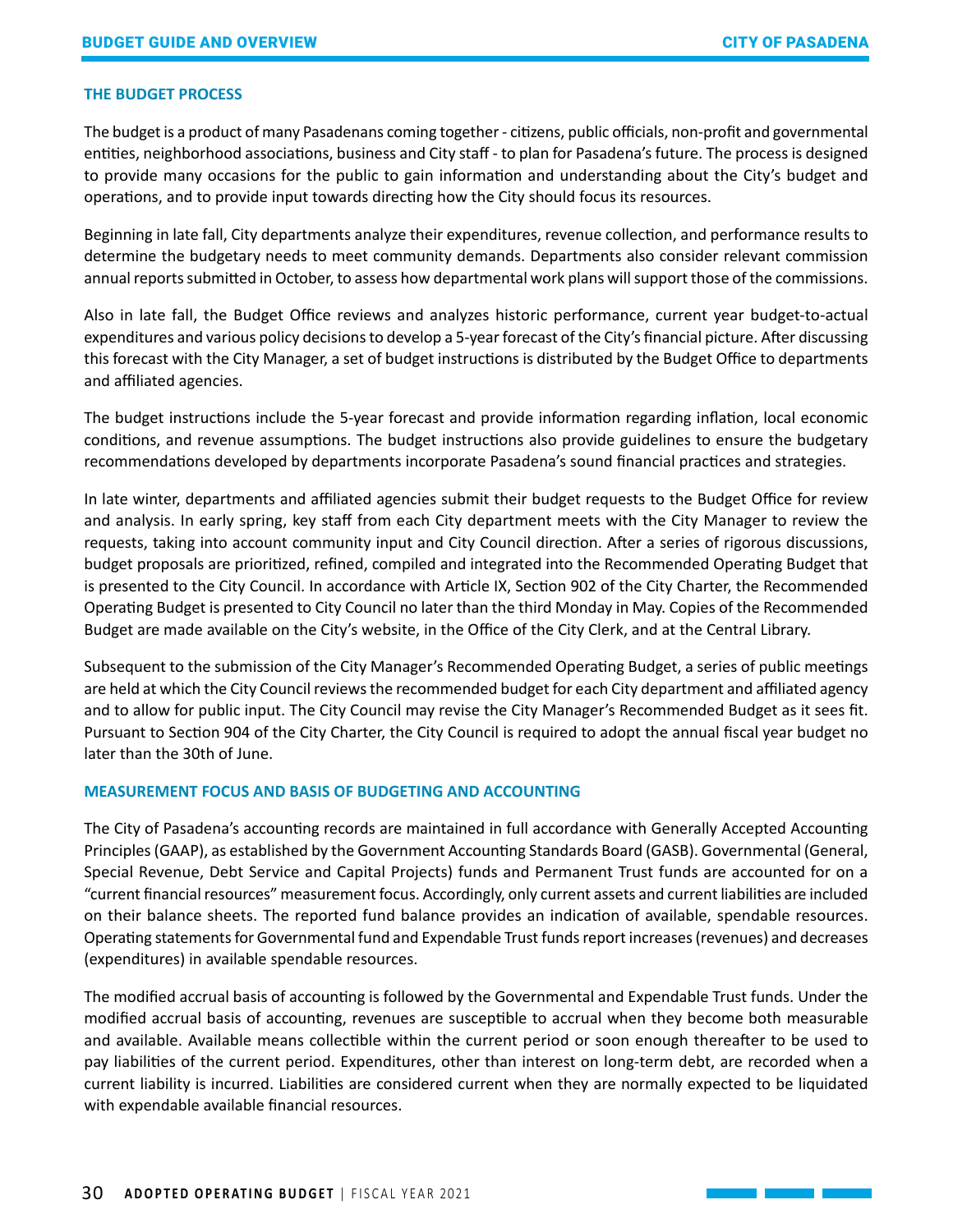The Proprietary (Enterprise and Internal Service) and Fiduciary (Pension Trust, Investment Trust, and Private Purpose Trust) funds are accounted for on an "economic resources" measurement focus. Accordingly, all assets and liabilities are included on the balance sheet, and the reported fund equity provides an indication of the economic net worth of the fund. Operating statements for Proprietary, Non-expendable Trust, and Pension Trust funds report increases (revenues) and decreases (expenses) in total economic net worth.

The Proprietary and Fiduciary Trust funds are accounted for using the accrual basis of accounting. Revenues or contributions are recognized when they are earned or due and expenses or benefits paid are recorded when the related liability is incurred.

# **Fund Structure and Fund Descriptions**

A key function of fund accounting is to segregate resources. GAAP requires that governmental fund data be presented separately for each individual major governmental fund. Data from all non-major governmental funds is typically aggregated into a single "other governmental funds" column, regardless of fund type. By definition, the General Fund is always considered a major fund. Governmental funds other than the General Fund are reported as major funds if they meet both of the following criteria:

- Ten Percent Criterion An individual governmental fund reports at least 10 percent of any of the following: a) total governmental assets plus deferred outflow of resources, b) total governmental fund liabilities plus deferred inflows of resources, c) total governmental fund revenues, or d) total governmental fund expenditures.
- Five Percent Criterion An individual governmental fund reports at least 5 percent of the aggregated total for both governmental funds and enterprise funds of any one of the items for which it met the 10 percent criterion.

The City reports the following major governmental funds:

**General Fund** – The primary fund of the City is used to account for all general revenues of the City not specifically levied or collected for other City funds and for expenditures related to the rendering of general services by the City.

**Project Management Capital Projects Fund** – Used to account for all CIP projects, except for those involving the utilities, and special assessment districts, where revenues are received from grants by other governments, private parties, and through transfers from other City funds.

The City reports the following major proprietary funds:

**Light and Power Fund** – Used to account for the operations of the City's electric utility; a self-supporting activity that renders services on a user charge basis to residents and businesses as prescribed by the City Charter.

Additionally, the City reports the following fund types:

**Non-Major Special Revenue Funds** – Used to account for the proceeds of specific revenue sources that are legally restricted to expenditures for specific purposes. Funds include: Building Services, Sewer Construction and Maintenance, Underground Utilities, Library Services and Library Special Tax, Gas Tax, various Parking Meter funds, Public Safety funds, Community Development, Proposition A, Proposition C, and Public Health funds.

**Non-Major Proprietary Funds** – Used to account for the acquisition, operation and maintenance of government facilities and services which are entirely self-supported by user charges. Funds include: Water, Old Pasadena Parking, Off Street Parking, Refuse Collection and Telecommunications.

**Internal Service Funds** – Used to account for computing and communication services, building maintenance, fleet maintenance and replacement, employee benefits, worker's compensation, general liability, equipment leasing, and printing.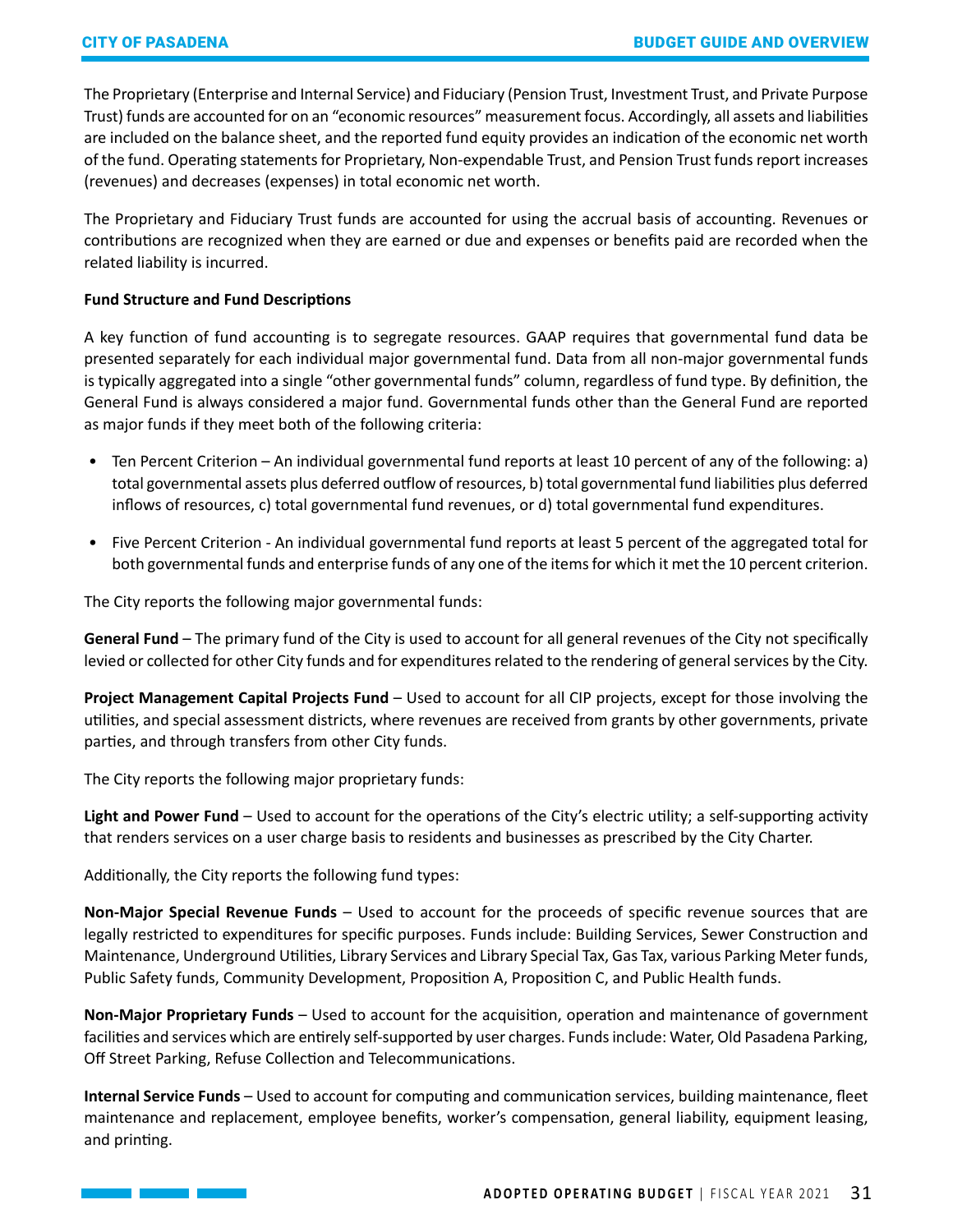### **BUDGETARY DATA**

The City Council is required to adopt an annual budget by June 30 of each fiscal year. The budget is adopted on a basis that does not differ materially from GAAP.

An appropriated annual budget is legally adopted for the General and Special Revenue governmental funds. Annual appropriated budgets are not adopted for Debt Service funds because bond indentures are used as the method for adequate budgetary control. Capital Projects funds do not have annual appropriated budgets. Control over capital projects is maintained by a project-length capital improvement budget. This project-length budget authorizes total expenditures over the duration of a construction project, rather than year by year.

The City maintains budgetary controls to ensure compliance with legal provisions embodied in the appropriated budget approved by the City Council. The level of budgetary control (the level at which expenditures cannot legally exceed the appropriated amount) is the department level and within a single fund. The City Manager may authorize transfers of appropriations within a department so long as it is within a single fund. Supplemental appropriations during the year must be approved by the City Council. These appropriations, representing amendments to the budget during the year may, or may not, be significant in relationship to the original budget as adopted. All non-CIP appropriations lapse at fiscal year end.

# **CITY COUNCIL FINANCIAL POLICIES**

The City has an important responsibility to its citizens to carefully account for public funds, manage municipal finances wisely and plan for the adequate funding of services desired by the public, including the provision and maintenance of public facilities. The following are the primary policies that guide the preparation of the City's annual budget:

- Balance annual planned expenditures with estimated revenues, other financing sources, and fund balances.
- Maintain a diversified and stable revenue base to protect the City from short-term fluctuations in any one revenue source.
- Maintain a long-range fiscal perspective through the use of at least a five-year financial projection of revenues and expenditures for the City's major funds.
- Maintain a designated General Fund committed fund balance reserve equivalent to 20 percent of the General Fund's annual appropriations budget, split 15 percent to emergency commitment and 5 percent operating commitment.
- Maintain a 100 percent cash reserve to cover short-term accounts payable and accrued liability obligations and a 50 percent cash reserve to cover long-term payable obligations in the internal service Benefits Fund and a 70 percent cash reserve to cover projected claims payable obligations in the General Liability Fund and Worker's Compensation Fund.
- Require that the internal service Computing and Communications Fund and Building Maintenance Fund maintain working capital reserves equal to 10 percent of current year operating appropriations.
- Require that the internal service Fleet Maintenance Fund maintain a \$250,000 cash reserve balance.
- Require that the Sewer Construction and Maintenance Fund and Library Services Special Revenue Fund maintain working capital reserves equal to one month current year operating appropriations.
- Require that the Light and Power Fund, Water Fund, and Refuse Fund maintain working capital reserves equal to two months (one month for Refuse Fund) current year operating appropriations.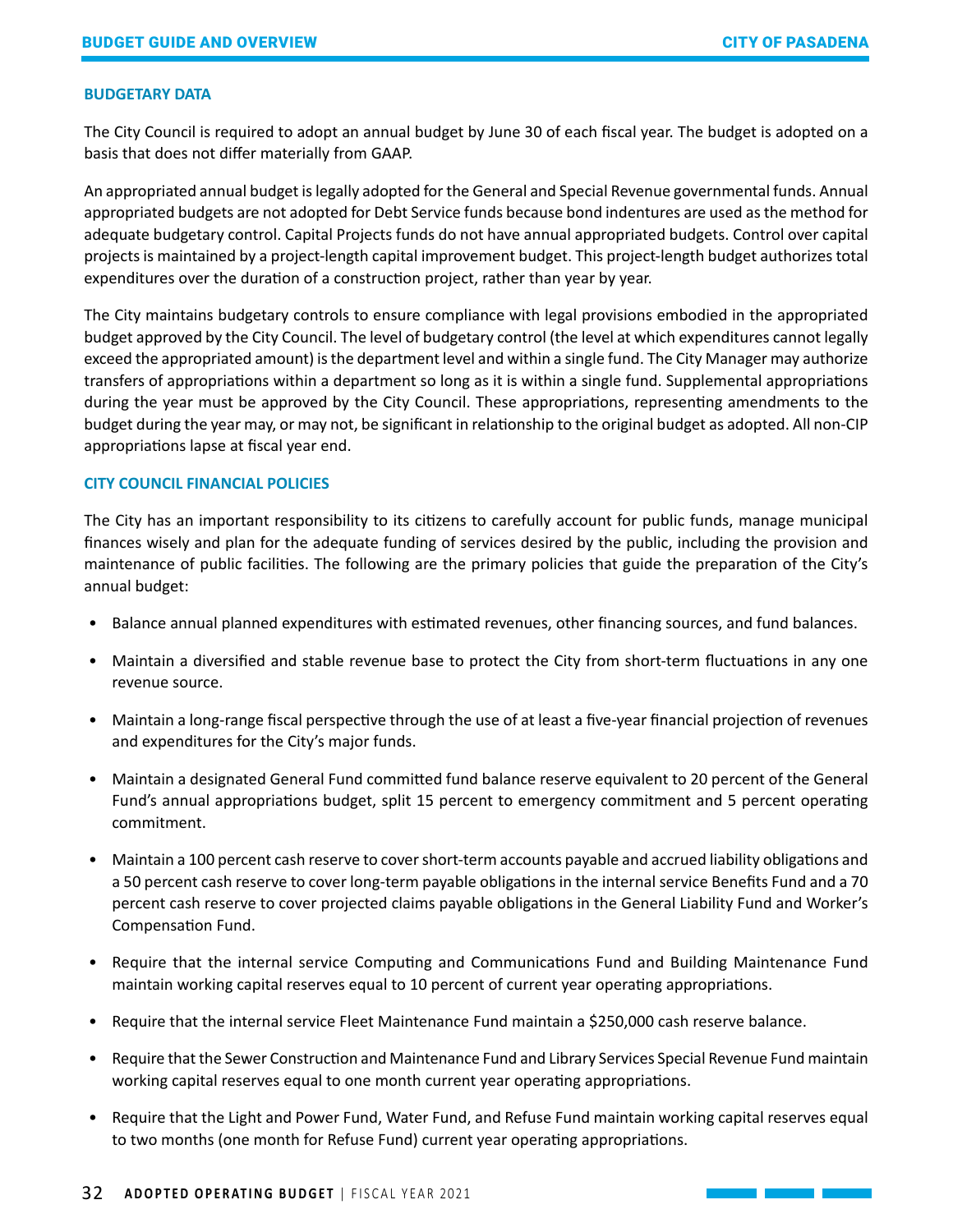# **CITY OF PASADENA APPROPRIATIONS LIMIT**

The voters of California, during a special election in 1979, approved Article XIII-B of the California State Constitution. Informally known as the "Gann Initiative," Article XIII-B provides limits regarding the total amount of appropriations in any fiscal year from "the proceeds of taxes." Every year the City Council adopts a resolution establishing an appropriations limit for the upcoming fiscal year.

The State Legislature, in 1980 added Section 9710 to the Government Code, providing that the governing body of each local jurisdiction must establish, by resolution, an appropriations limit for the following year. The appropriation limit for any fiscal year is equal to the previous year's limit, adjusted for population changes and the changes in the Consumer Price Index (or California per capita personal income, if smaller). The necessary statistical information is provided annually by the California Department of Finance.

In June 1980 the original Article XIII-B (Proposition 4) was modified by the voters by Proposition 111 and SB 88 and the changes were incorporated into the FY 1991 and FY 1992 Appropriations Limits. Beginning with the FY 1991 Appropriations Limit, a city may choose annual adjustment factors. The adjustment factors include the growth in the California Per Capita income or the growth in the non-residential assessed valuation due to construction within the city and the population growth within the county or the city. The revised annual adjustment factors were applied to the FY 1987 Limit and each year in between in order to calculate the current year's Limit. However, the Limits for FY 1987 through FY 1990 were not affected.

The following compares the difference between Pasadena's FY 2021 Appropriations Limit and the estimated proceeds of taxes in the budget. It reflects a significant gap of \$154,012,826. The City remains well below its Appropriations Limit for FY 2021.